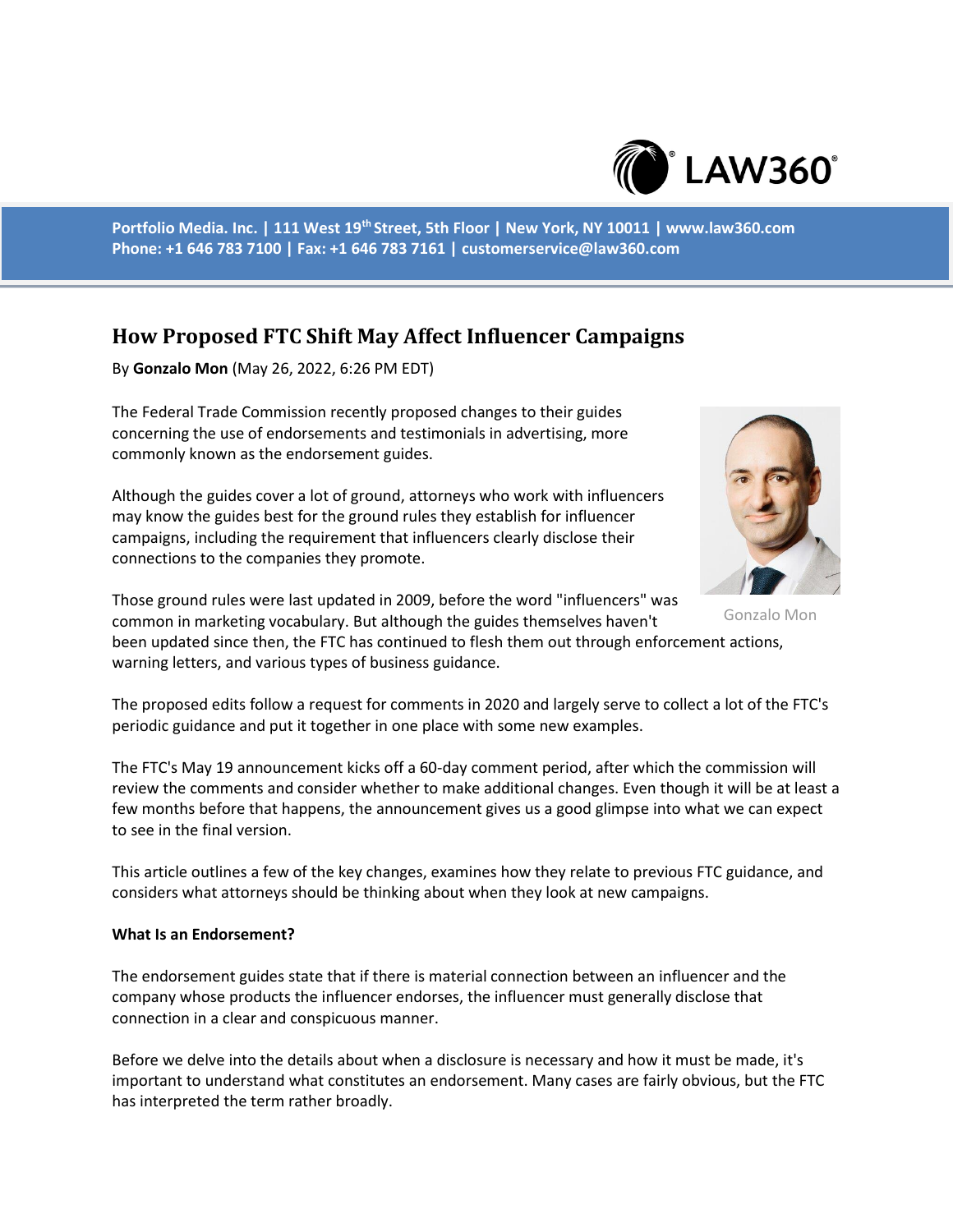The FTC proposes an example of a woodworking influencer who posts videos of various projects. In some of the videos, the influencer uses "an expensive full-size lathe" that a manufacturer sent him for free. The influencer uses the lathe for several products and comments favorably about it in videos.

The FTC concludes that these favorable comments constitute an endorsement which would, in most cases, require a disclosure — we'll look at a possible exception later.

The idea that favorable comments about a product constitute an endorsement isn't controversial, but the FTC has opined that even more subtle promotions can also constitute endorsements. Consistent with previous guidance, the FTC writes that "when a social media user tags a brand in a post, it generally communicates that the poster uses or likes the brand."

Accordingly, the FTC proposes updating the definition of endorsement to indicate that "tags in social media posts can be endorsements."

Although a tag may trigger a disclosure requirement, it's possible that simply showing a product may not. In one example, the FTC discusses a tennis player who wears clothing bearing the logo of an athletic company with whom the athlete has an endorsement agreement while on a talk show.

The FTC notes that a disclosure will not be required because "the athlete does not mention the clothes or the company during the appearance on the show." Presumably, the same holds true in a social media post.

#### **What Must Be Disclosed?**

Influencers may be compensated in different ways and the amount of compensation may vary significantly. For example, influencers may get free products, money, or a share of revenue.

In response to its 2020 request, one commenter asked the FTC to clarify that influencers don't have to disclose "the exact nature or amount" of their compensation, while another thought influencers should be required to say how much they get paid "because it will help star-struck consumers appreciate the lack of honesty in celebrity posts."

Happily, the FTC didn't agree with the second commentator. Instead, the FTC proposes to clarify that "the disclosure of a material connection does not require the complete details of the connection." However, "it must clearly communicate the nature of the connection sufficiently for consumers to evaluate its significance."

That's somewhat helpful — particularly given the proposed alternative — but it's still not clear exactly how much detail the FTC expects.

Over the years, there has been some debate over what words influencers should use to disclose their connections. For example, the FTC has previously opined that #ad may be sufficient, but that it won't work if it's hidden between other hashtags.

And they've opined that although terms like #sponsored may be sufficient, abbreviations like #spon are not. The proposed revisions don't address these issues, though, so — barring any updates — attorneys who work on these campaigns will need to rely on existing guidance.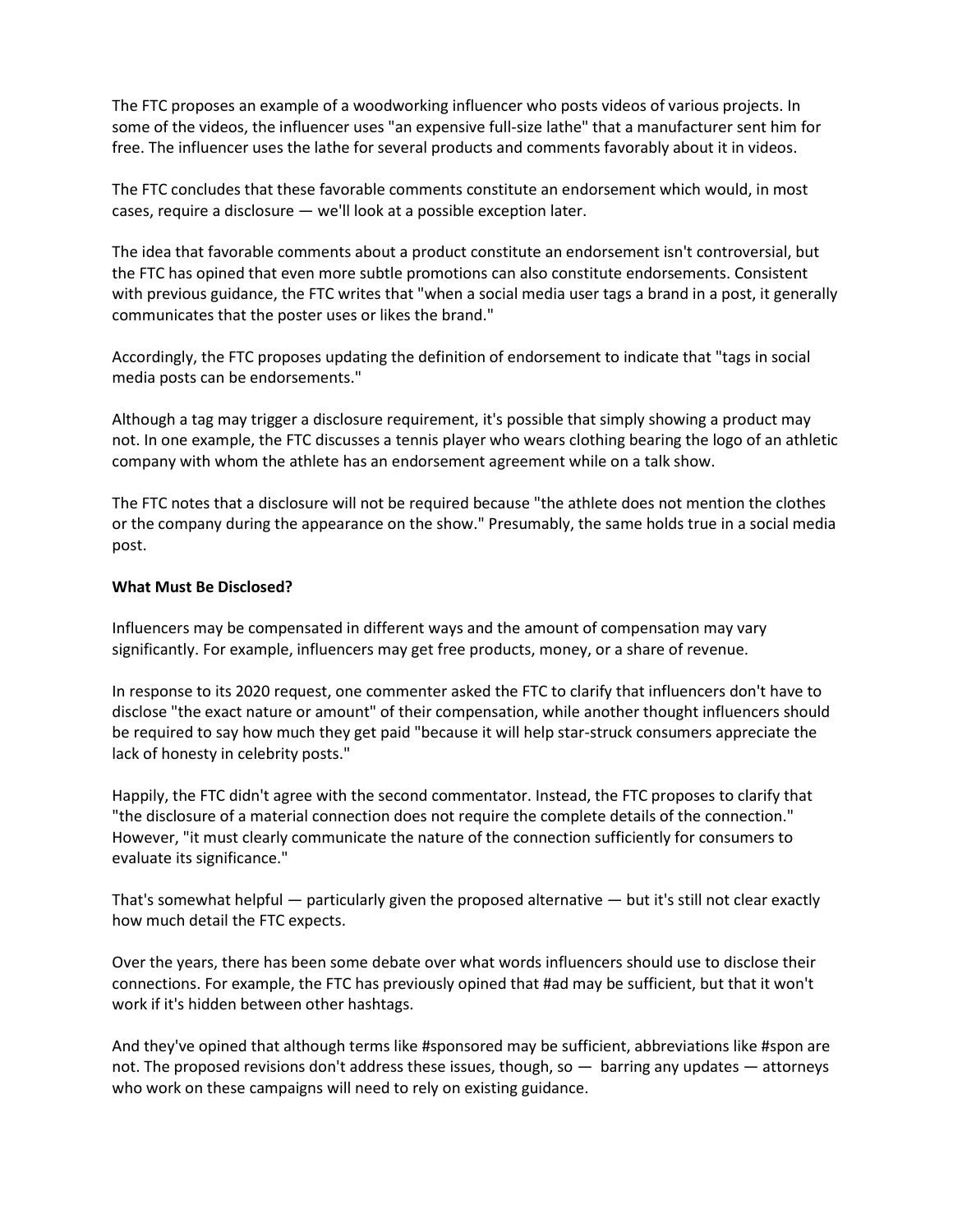#### **How Must the Disclosure Be Made?**

The general standard is that disclosures must be clear and conspicuous. Marketers who have lamented that the standard is vague will likely not be happy with the FTC's proposed specificity.

For example, the FTC addresses things like font size, placement, contrast, and time on screen. In general, though, disclosures should be easy to see and understand. The FTC also provides a few examples that shouldn't come as a surprise to those of us who have been following the ocmmission's actions in this space.

In one example, the FTC mentions that an influencer includes a disclosure in her posts, but that in order to see the disclosure, consumers have to click on a link labeled more.

The FTC concludes that this disclosure is not clear and conspicuous. This position is consistent with the FTC's settlement with Teami LLC in 2020. In that case, various influencers  $-$  including Cardi B  $-$  used the hashtag #TeamiPartner, but consumers wouldn't see it unless they clicked the "more" link on Instagram.

The Teami settlement required "clear and conspicuous" disclosures and went into detail about what that means. For example, the settlement required that a disclosure must appear "very near" the endorsement, presented in a manner that is "unavoidable" by consumers, and it must use understandable language. The FTC clarified that a disclosure "made through a hyperlink, pop-up, interstitial, or other similar technique" is not sufficient. Those concepts seem to be making their way into the guides.

What about the tools that various social media platforms have developed to help influencers make disclosures? The FTC has cast doubt on those tools several times over the past few years, and those doubts are repeated here.

Specifically, the FTC is "concerned that some of the existing ones are too poorly contrasting, fleeting, or small, or may be placed in locations where they do not catch the user's attention." This comment suggests that some tools may be OK, but the FTC doesn't name any names.

## **Is a Disclosure Always Required?**

Although, as discussed above, influencers must generally disclose the connections they have to the companies whose products they endorse, the FTC leaves room for the idea that a disclosure may not be necessary if consumers are likely to understand or expect that the influencer has a connection to the company whose products she is endorsing. That concept exists in the current guides, though the FTC provides some additional commentary in the proposed edits.

When the endorsement guides were last updated in 2009, it's likely that many people did not understand that influencers were being paid to promote products on social media. That has probably changed, to a certain extent, as the use of influencers has become more prevalent.

One commenter responding to the 2020 request suggested that the FTC update the guides to acknowledge that for some famous influencers, sponsorships are often expected and, therefore, that a disclosure may not be necessary.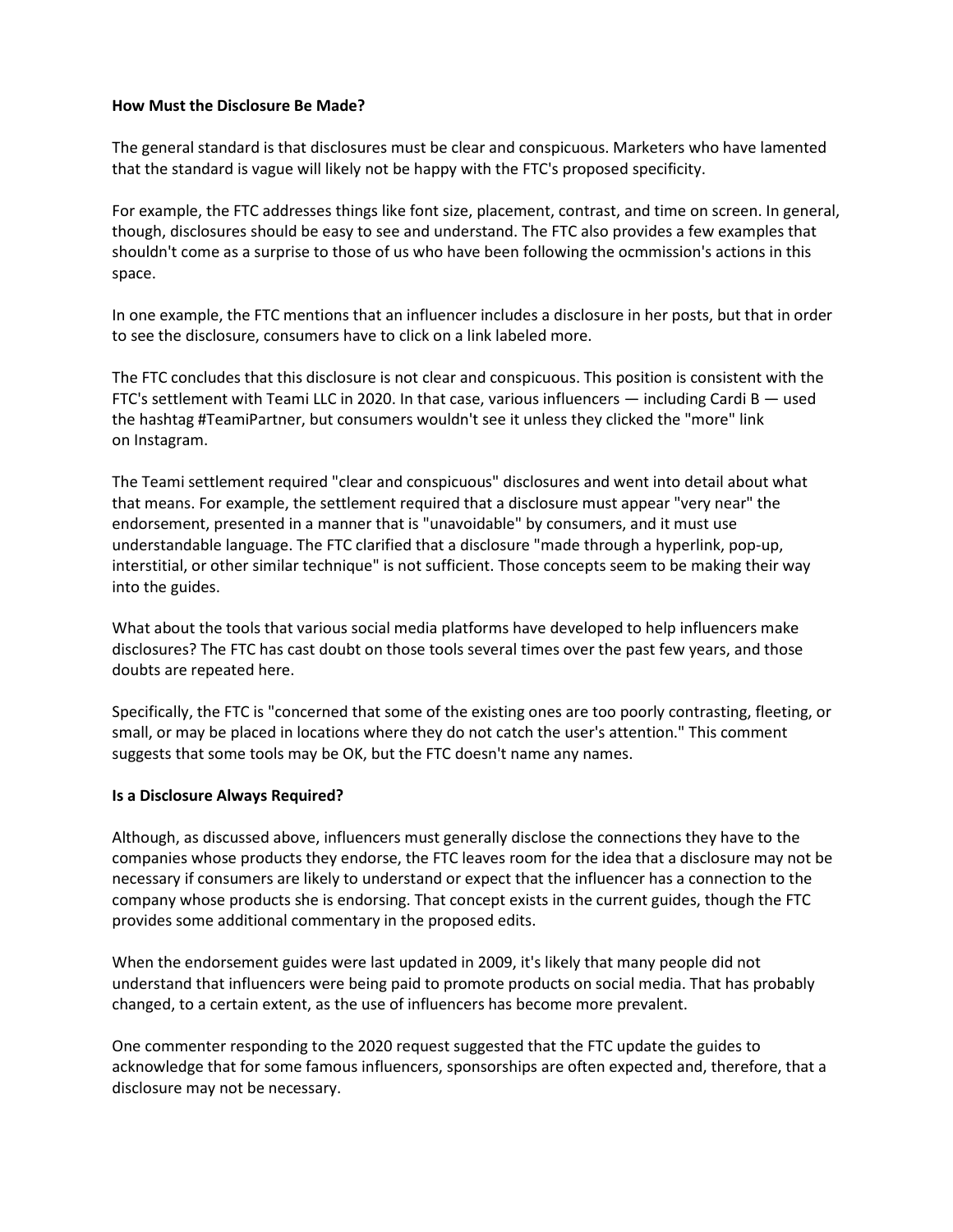The FTC said in its commentary that "without accepting or rejecting that proposition," it proposes stating that an endorser's material connection need not to disclosed "when it is understood or expected by all but an insignificant portion of the audience."

That language is carried through to the woodworking influencer example discussed above. The FTC writes that if "a significant proportion of viewers are likely unaware that the influencer received the lathe free of charge," the influencer should disclose that he got it for free.

Although this line of commentary may provide marketers with some hope that they can loosen their disclosures requirements, it's barely a glimmer. Marketers and the FTC are likely to disagree over what "all but an insignificant portion of the audience" are likely understand or expect, and proving that could be difficult.

Context will matter — and each case has to be considered individually — but in most campaigns, a disclosure will be the safer option.

## **What About Kids?**

The FTC received comments expressing widely diverging opinions about the use of influencers when marketing to children and whether children are able to understand the types of disclosures that the FTC seems to be comfortable with for an adult audience. Ultimately, the FTC did not take a position on this, noting that they would benefit from more evidence than provided in the comments in order to develop specific guidance or best practices.

Accordingly, FTC staff plans to hold a public event to gather research and expert opinion on:

- Children's capacities at different ages and developmental stages to recognize and understand advertising content and distinguish it from other content;
- The need for and efficacy of disclosures as a solution to the problem facing children of different ages; and
- If disclosures can be efficacious, the most effective format, placement, and wording for disclosures.

Stay tuned for more guidance in this area.

## **What About Claims Made by Influencers?**

Although the FTC investigations involving influencer campaigns over the past decade have generally focused on the issue of whether influencers have adequately disclosed their connection to the companies they endorse  $-$  and most of the proposed edits touch on that same issue  $-$  it's also important to keep in mind that companies can be held liable if influencers make claims that the companies couldn't otherwise substantiate themselves.

The FTC proposes to update an existing example of an influencer that is asked to post a review of a body lotion. Although the advertiser does not make any claims about the lotion's ability to cure skin conditions, the influencer claims that the lotion cures eczema.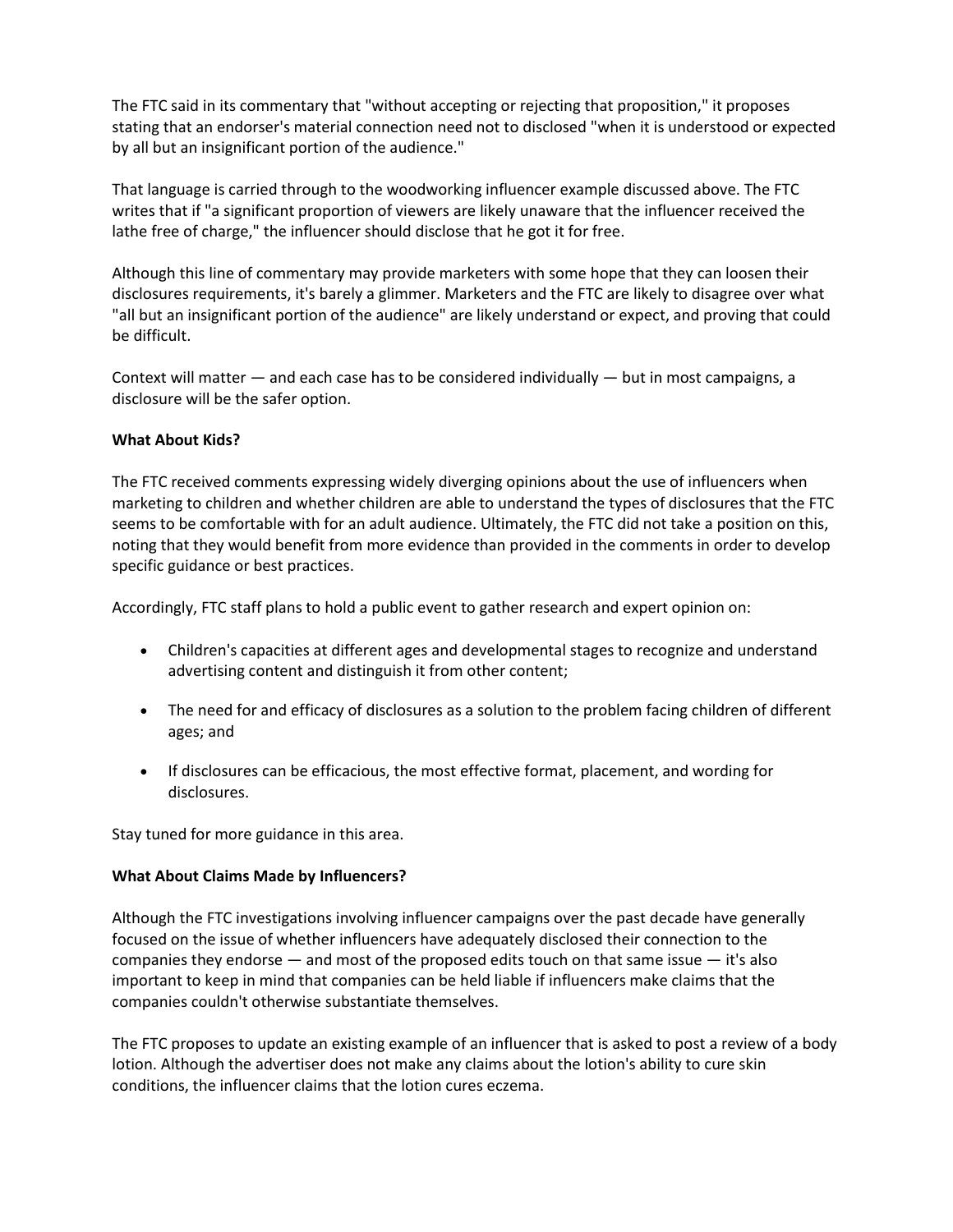The FTC writes that the advertiser could be liable for any misleading or unsubstantiated representations in the post, even though the advertiser didn't provide or approve them.

As with the current guides, the FTC encourages advertisers to provide guidance to influencers to help ensure they don't make any problematic claims or fail to make necessary disclosures. Advertisers should also monitor influencers' compliance and "take steps necessary to remove and halt the continued publication of deceptive representations when they are discovered and to ensure the disclosure of unexpected material connections."

# **What Now?**

As noted above, many of the FTC's proposed edits serve to compile some of the guidance we've seen in enforcement actions, warning letters and various types of business guidance over the past decade.

For attorneys who have been following this area closely and adapting their advice to comply with that guidance, adapting to the updated guides shouldn't be a heavy lift. But if you've missed a few steps, now may be a good time to catch up.

Here's a quick checklist:

- Ensure that your company clearly tells influencers exactly how they need to disclose their relationship to the company, including what words to use and where those words should appear. This shouldn't just be buried in your contract. Provide easy-to-read guidelines that your influencers can find without having to wade through legal language.
- Consider whether it makes to provide guidelines about what influencers can and can't say about your products, so that you can avoid problematic claims. In some cases, you may also want to require influencers to participate in a training session.
- In many cases, it makes sense to require influencers to submit posts to you for approval before they go live. Make sure that whoever is reviewing those posts is trained to spot problems with the posts. Needless to say, they should not approve any post in which the influencer that includes a problematic claim or fails to include a necessary disclosure.
- Establish procedures to monitor influencers to ensure they comply with the law. (This is particularly important if you don't preapprove posts.) If you find problems, make sure that you move quickly to address them. Contact the influencers and tell them to fix the problem. In the meantime, make sure you don't promote the problematic posts.

If you haven't taken a close look at how your company conducts its influencer campaigns recently, this settlement should provide you a good reason to do so. Check your agreements with influencers and your internal policies and make sure you plug any obvious holes.

And if you want to have input on the next version of the guides, you have the next two months to submit comments.

*Gonzalo Mon is a partner with Kelley Drye & Warren LLP.*